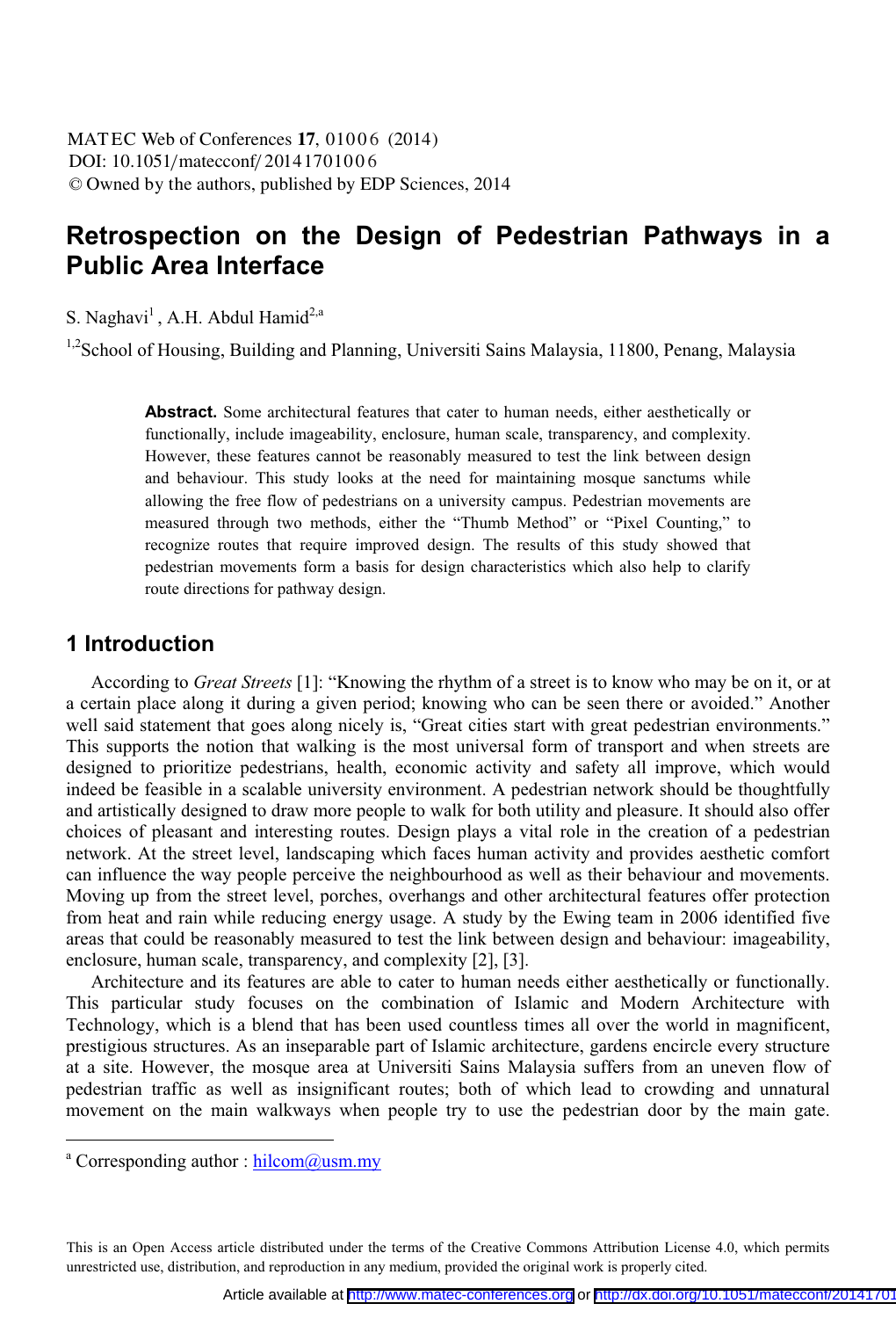Consequently, the inner sanctum of the mosque as a holy place is interfered with. This is a situation that should be rectified through a general, purpose-built plan. Accordingly, some related areas that are established in this research are as follows:

#### **1.1 Regenerated Walkways**

This study assesses people's walking behaviour throughout different periods of the day and different days of week, either weekends or weekdays, to reach a schematic walking path which can lead to the selection of more popular walkways.

#### **1.2 Clarity of Routes**

 One of the proposed goals of this research is to detect the characteristics that relate walkability and walking behaviour to building environment. Places where form, layout, and signage make them easy to understand are likely to both function well and to be pleasant to live in or visit.

#### **1.3 Mosque Sanctum**

 Another significant aim of this research is to simplify the overall look throughout the mosque area as long as it does not blemish the various religious or cultural elements as are present in multinational and diverse countries like Malaysia.

#### **1.4 Main Entrance Navigability**

Diversification through conceptualization, rearrangement, and maintenance of surrounded walking areas can increase navigability of the premise as a centre point for Universiti Sains Malaysia. Additionally, enhancing and altering the functionality of the entrance as a welcoming area is another aspect of the design proposed in this paper.

#### **1.5 Environmental Retrospection**

 This research concentrates on observations of environmental features around the mosque which include pavements, parking lots, plants, shades, paving or any other architectural features that help to create a sanctum for the mosque.

 Figure 2 is a schematic sketch that portrays a more comprehensible and imaginable plan for the target site of this research. The cured, almost-closed circular shape represents the mosque sanctum which is the main focus of this plan. As previously mentioned, the routes which are shown in the sketch need to be recreated and routed in different patterns along the sides. Changes in direction of paths or shortcuts are two other keys to redesigning these routes in order to increase navigability at the entrance. To vitalize walking, designers and urban planners need to go beyond serviceable access. [4] In order to have a functional network that does not hinder the operation and activities at the nodes, there have to be well designed connections between the various hives of activities, spaces, and outlets. In order to create a network that will be efficient and well used by the pedestrians, the future behaviour of pedestrians in such planned environments should be evaluated [5], [6]. The pedestrians' demands will affect mainly their behaviour. This demand will be varying according to a certain distribution of functionalities which may depend on the pedestrians' objectives. The longer the way to the destination, the greater the probability of a route change.

 There is a conceptual framework underlying this study that acts as a foundation to prove the correlation between the physical features of environment and walkability (Figure 3). By examining the first part of this framework, which is the link between physical features and urban design qualities, we hope to contribute to a better understanding of the way physical features of the built environment affect walking behaviour.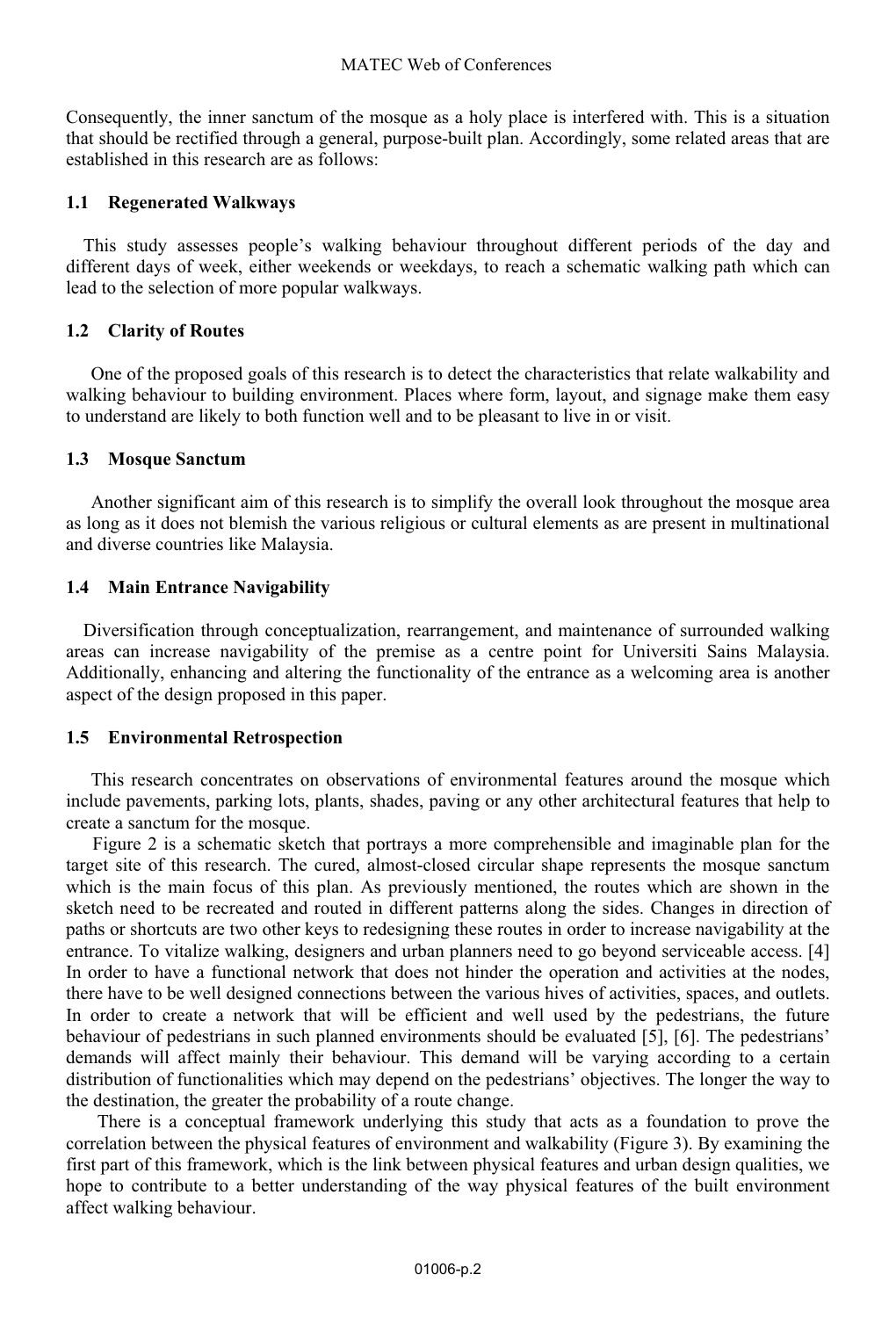



Figure 2. A simplified schema of study main aim

# **2 Methodology**

The methods used to find solutions to the questions and stated problems in this research were as follows:

- (1) A walkthrough survey
- (2) Passive observations by the researcher
- (3) A study of the Regional Mobility Initiatives' data



Figure 3. Conceptual Framework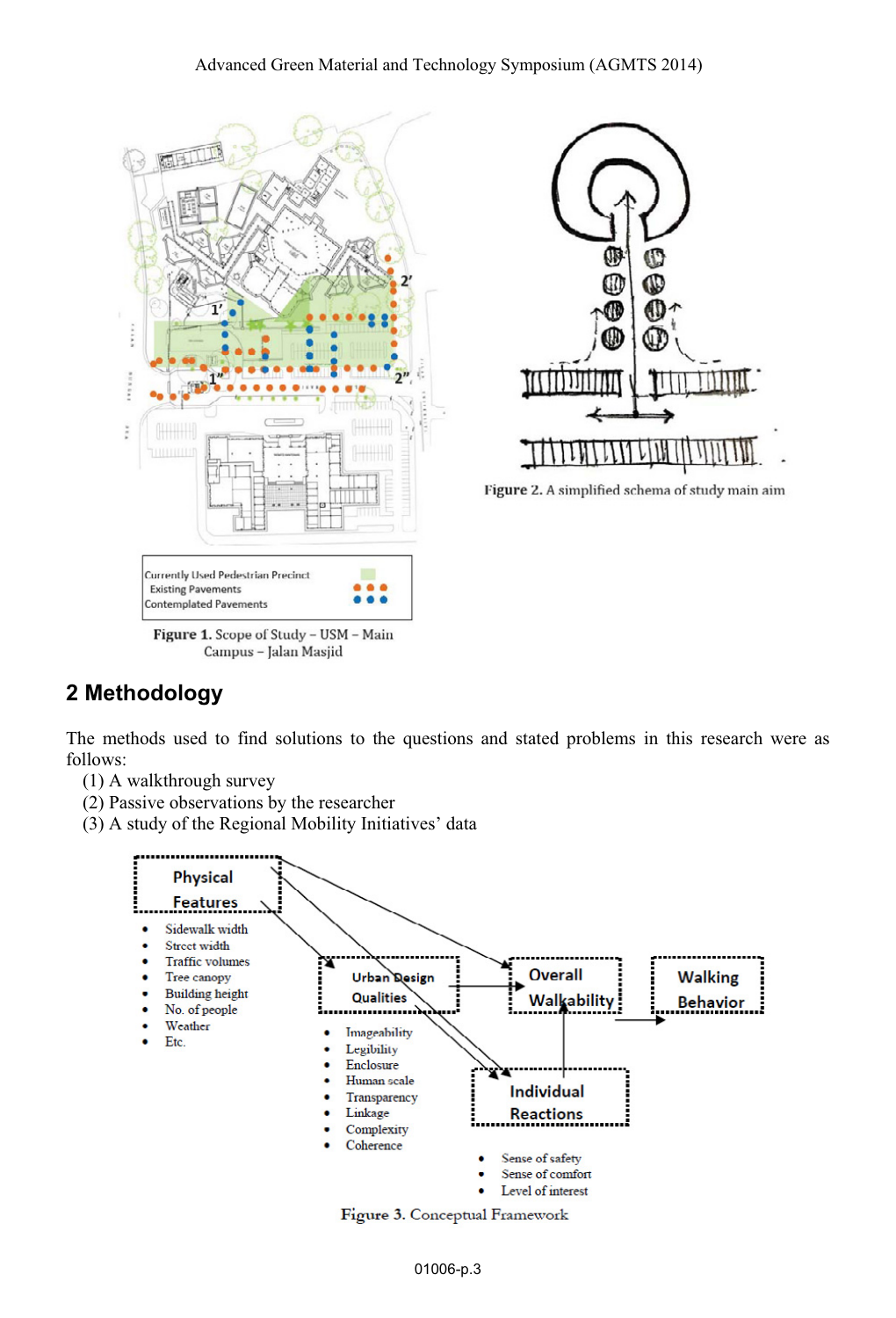These methods were used to evaluate the walkability and accessibility of the current walkways as well as to plan the future design. Data collected from these methods was used to analyse the findings and to determine suitable modifications for pavements around the space. Analysis also helped to obtain an in-depth evaluation of the walkability and accessibility of the pedestrian sidewalk along the site area. The author visited places to look for patterns of use on several occasions on different days of the week including holidays, weekends, weekdays, and different times of the day. The most important thing that was looked for at each site was whether or not people were present.

 This study required video tape footage for the purpose of observing specific behaviours of pedestrians on sidewalks. The goal was specifically to observe pedestrians' choice of route and how they found their way. Consequences like overall flow, how the flow was affected by pathway design, and how pedestrians chose their routes all affected this urban design plan. These factors also helped pinpoint the most used ways and even other shortcuts that were not necessarily labelled as pavements or pedestrian environments. In every case, videotaped footage was used to observe pedestrians' behaviour. Day and night, with the aid of some helpers, the researcher recorded pedestrians' path choices and routes by following, or 'tracking', individuals and marking the results on a map along with the path they travelled.

 Two approaches were considered and evaluated in terms of count accuracy, cost, and ease of deployment. The first approach, named the "Rule of Thumb Method," aimed to estimate the highest number of pedestrians sighted with daily usage in low density pedestrian environments or times. In this study, this method was used for "weekdays and weekends." The numbers were updated based on the amount of movement across selected regions. The second approach to be considered is called "Pixel Counting." In this detection method video frames that were streamed from a low-cost digital camera were carefully processed. Low-level features, such foreground pixels and motion vectors, were used as clues to estimate the number of people passing through the frame. In this research, this method was used on Friday noontime during "Friday Praying" which brings a high-density crowd.

Pixel Counting is a kind of automatic method for counting the people passing by which worked throughout the detection area by using a stereo camera [7], [8]. In the proposed method, stereo images of the passing people were obtained in a series by using stereo cameras located at points 1', 1", 2' and 2" (Figure 1). The frames were divided into sub-regions using video division on different frames that covered up people's traffic. Incoming and outgoing persons could then be measured by counting the pedestrians from each direction (Figure 4).



**Figure 4.** Direction of the pedestrians and extracted features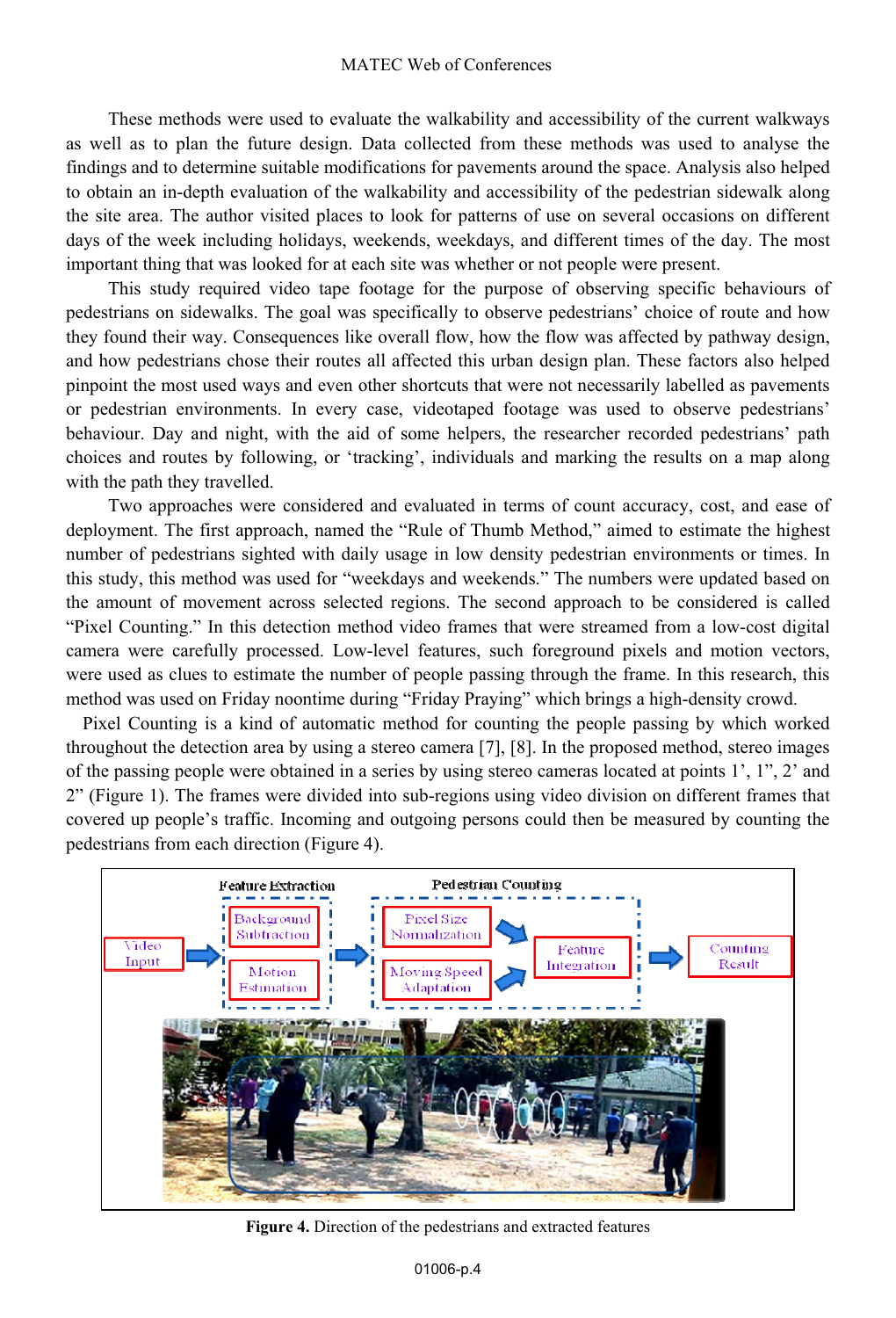As shown in Figure 4, after creating stereo images from the recording, the background was removed from the picture, giving it a transparent look which made the pedestrians stand out in the picture. The counting process then began as mentioned in Figure 4.

### **3 Results and Discussion**

 Table 1 shows a simplified arrangement of the results of the data analysis. For instance, at the first observation time on Friday noon, at point  $1=1'+1''$  (Figure 1), 422 pedestrians walked in and 360 people went out of the detection area. This table also shows how many of these people used which route.

| No. of<br>Observation   | Day               | <b>Site view</b> | <b>Direction</b> | No. of<br>Pedestrian | <b>Routes</b>  |                |             |    |              |
|-------------------------|-------------------|------------------|------------------|----------------------|----------------|----------------|-------------|----|--------------|
|                         |                   |                  |                  |                      | $\mathbf{A}$   | $\overline{B}$ | $\mathbf C$ | D  | E            |
| 1                       | Friday noon       | $\mathbf{1}$     | in               | 422                  | 147            | 122            | 73          | ٠  | ٠            |
|                         |                   |                  | out              | 360                  | 140            | 83             | 70          | ۰  | ۰            |
| $\overline{2}$          | Friday<br>evening | $\mathbf{1}$     | $\mathbf{m}$     | 42                   | 14             | 11             | 6           | ۰  | ۰            |
|                         |                   |                  | out              | 98                   | 39             | 30             | 17          | ۰  | -            |
| $\overline{\mathbf{3}}$ | Weekdav           | 1                | in               | 66                   | 5              | 11             | 39          |    |              |
|                         |                   |                  | out              | 205                  | 16             | 32             | 86          |    |              |
| $\overline{4}$          | Weekday           | $\overline{2}$   | in               | 52                   | ٠              | ٠              | ۰           | 40 | $\mathbf{9}$ |
|                         |                   |                  | out              | 95                   | ۰              | ٠              | ۰           | 66 | 14           |
| 5                       | weekend           | 1                | in               | 59                   | $\overline{4}$ | 17             | 35          |    |              |
|                         |                   |                  | out              | 170                  | 14             | 21             | 92          |    |              |
| 6                       | weekend           | $\overline{2}$   | in               | 61                   | ۰              | ٠              | ٠           | 45 | 11           |
|                         |                   |                  | out              | 83                   | ٠              | ٠              | ۰           | 46 | 25           |

**Table 1.** Analysis of results - Number of pedestrians passing through the detection area

Route detection was the result of preliminary surveillance which picked out 5 routes among all the walkways as those most used by pedestrians (Figure 5). From all the surveys, information obtained suggests that square-away pathways need to be designed in order to encourage people towards the right direction. Moreover, facilitating, diversifying, and distinguishing pathways with the use of diversified structures and operations will help bring the desired and needed changes.



**Figure 5.** Analysis of results – Most used routes detected on the proposed site